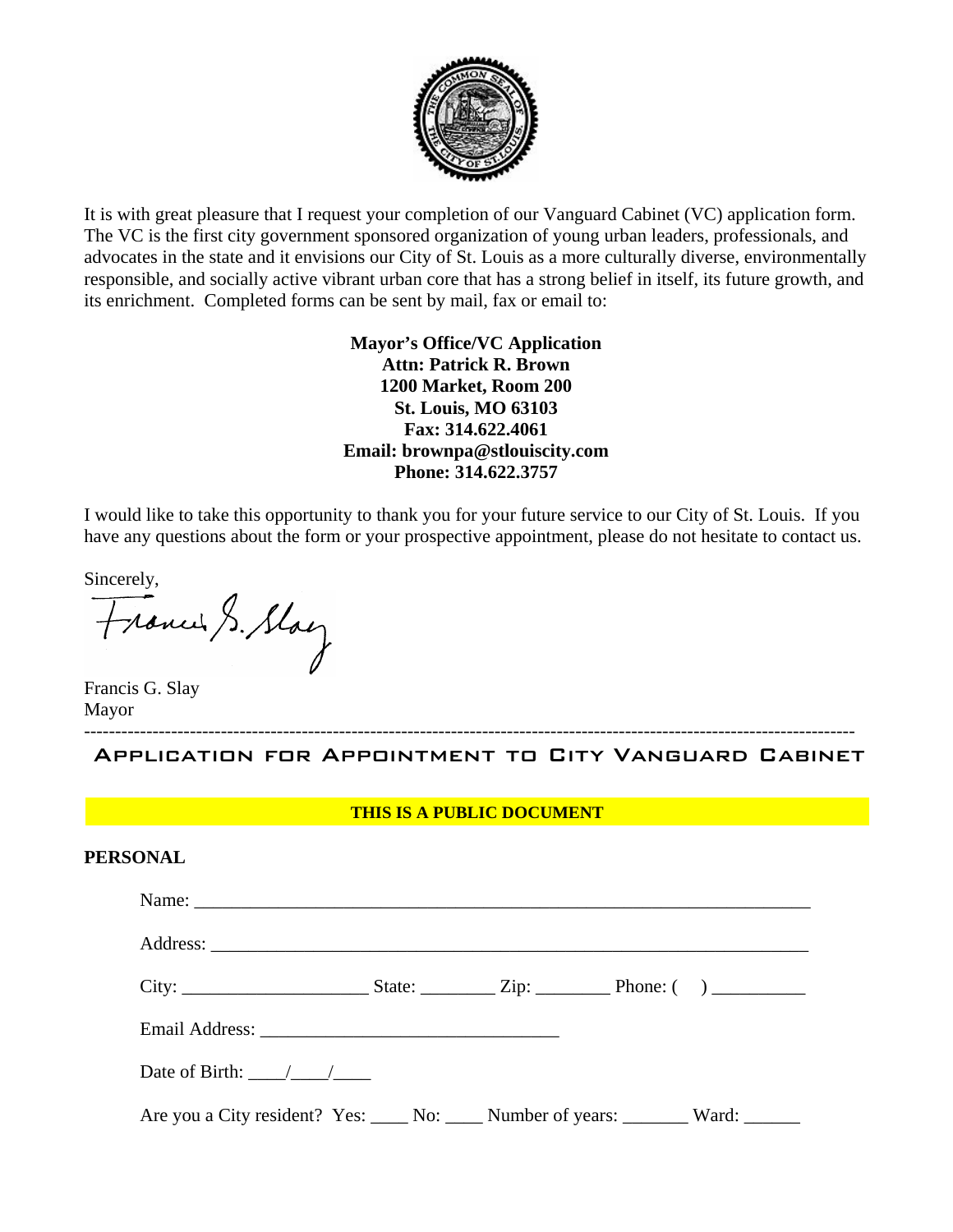### **BUSINESS & PROFESSIONAL EXPERIENCE**

#### **VANGUARD CABINET COMMITTEES**

Please number the VC committees by interest  $1-9$  ( $1 = \text{most interest}, 9 = \text{least interest}$ )

[ ] - Economic Development

[ ] - Public Relations

- [ ] Cultural Diversity [ ] - Education
- [ ] Health, Environment & Recreation
- [ ] Arts & Entertainment
- [ ] Transportation
- [ ] Urban Planning / Land-Use

#### **QUALIFICATIONS & EXPERIENCE**

How did you hear about Mayor Slay's Vanguard Cabinet?

Describe the work you have done within your community and/or the young professional organizations with which you have been involved:

\_\_\_\_\_\_\_\_\_\_\_\_\_\_\_\_\_\_\_\_\_\_\_\_\_\_\_\_\_\_\_\_\_\_\_\_\_\_\_\_\_\_\_\_\_\_\_\_\_\_\_\_\_\_\_\_\_\_\_\_\_\_\_\_\_\_\_\_\_\_\_\_

\_\_\_\_\_\_\_\_\_\_\_\_\_\_\_\_\_\_\_\_\_\_\_\_\_\_\_\_\_\_\_\_\_\_\_\_\_\_\_\_\_\_\_\_\_\_\_\_\_\_\_\_\_\_\_\_\_\_\_\_\_\_\_\_\_\_\_\_\_\_\_\_

\_\_\_\_\_\_\_\_\_\_\_\_\_\_\_\_\_\_\_\_\_\_\_\_\_\_\_\_\_\_\_\_\_\_\_\_\_\_\_\_\_\_\_\_\_\_\_\_\_\_\_\_\_\_\_\_\_\_\_\_\_\_\_\_\_\_\_\_\_\_\_\_

\_\_\_\_\_\_\_\_\_\_\_\_\_\_\_\_\_\_\_\_\_\_\_\_\_\_\_\_\_\_\_\_\_\_\_\_\_\_\_\_\_\_\_\_\_\_\_\_\_\_\_\_\_\_\_\_\_\_\_\_\_\_\_\_\_\_\_\_\_\_\_\_

\_\_\_\_\_\_\_\_\_\_\_\_\_\_\_\_\_\_\_\_\_\_\_\_\_\_\_\_\_\_\_\_\_\_\_\_\_\_\_\_\_\_\_\_\_\_\_\_\_\_\_\_\_\_\_\_\_\_\_\_\_\_\_\_\_\_\_\_\_\_\_\_

\_\_\_\_\_\_\_\_\_\_\_\_\_\_\_\_\_\_\_\_\_\_\_\_\_\_\_\_\_\_\_\_\_\_\_\_\_\_\_\_\_\_\_\_\_\_\_\_\_\_\_\_\_\_\_\_\_\_\_\_\_\_\_\_\_\_\_\_\_\_\_\_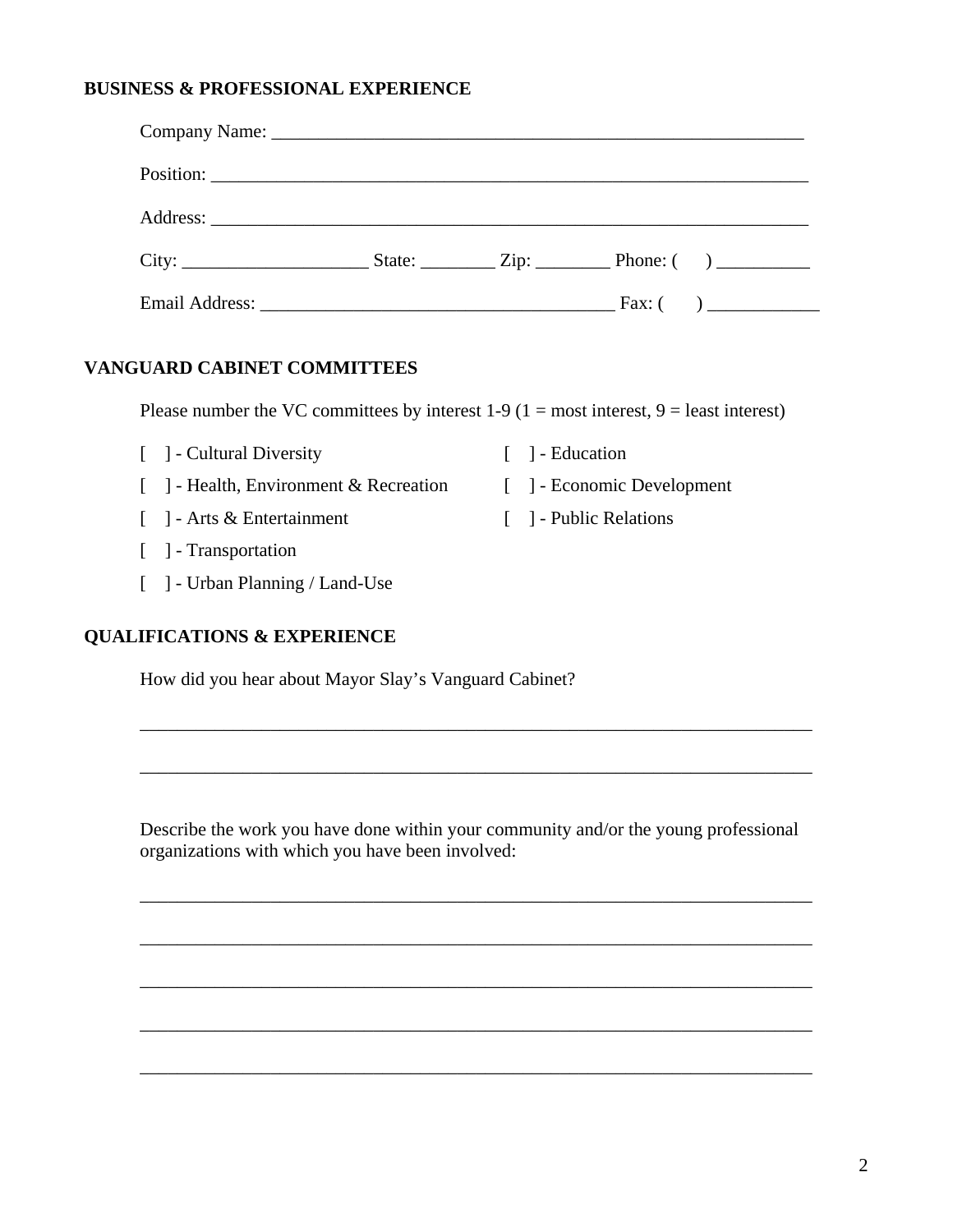# **OTHER INFORMATION**

Are you originally from the City of St. Louis? Yes: \_\_\_\_ No: \_\_\_\_

If no, where are you from and what brought you to the City?

What do you feel is the City of St. Louis' greatest attribute and why?

What is the City of St. Louis' greatest shortcoming and what steps would you take to change this?

Why are you interested in being a member of the Mayor's Vanguard Cabinet?